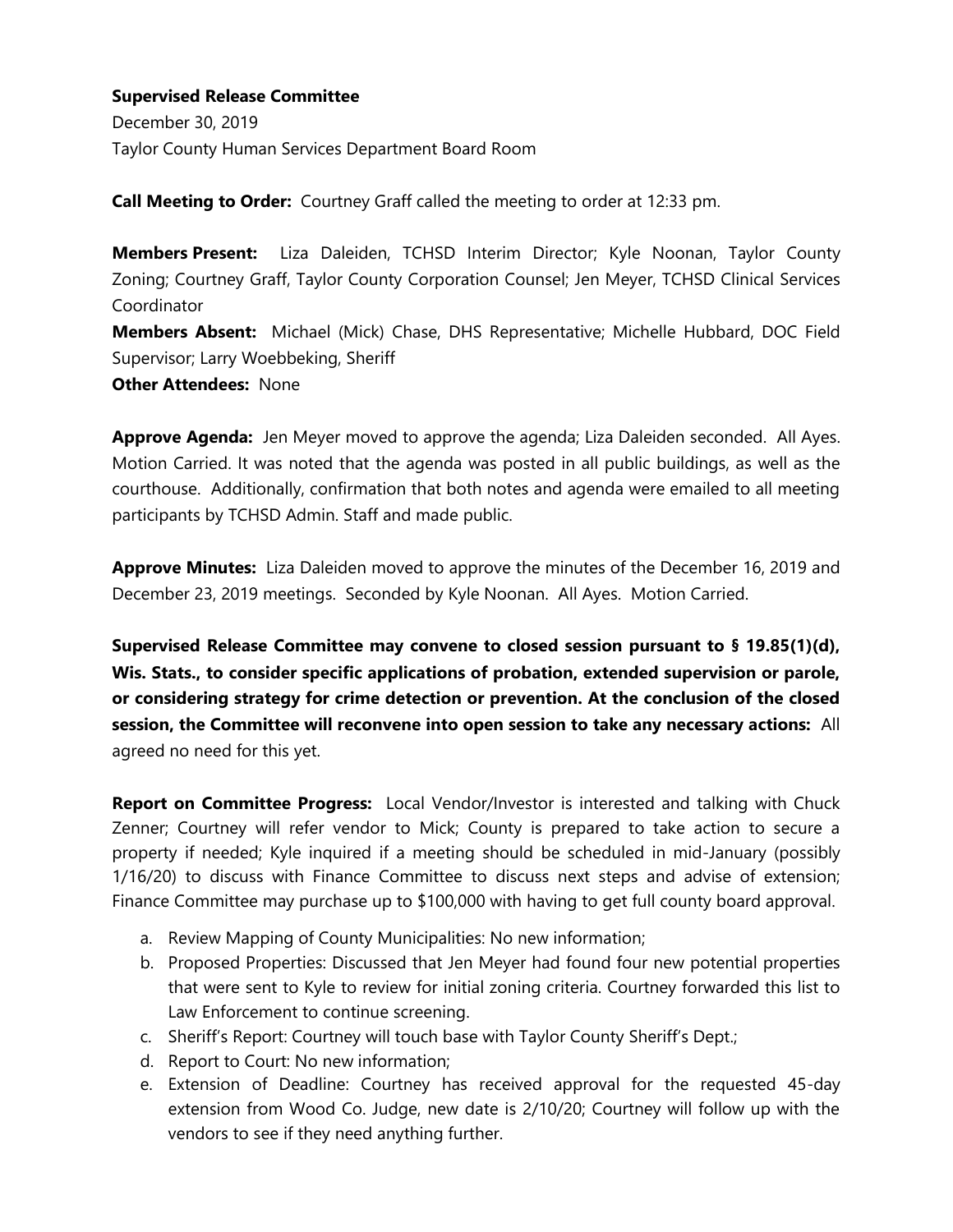**Next Committee Meeting:** The next meeting of the Supervised Release Committee will be January 6, 2020 from 12:30-1:30 pm at the Taylor County Human Services Department Board Room.

Mick meets with Eau Claire County the  $2^{nd}$  and  $4^{th}$  Tuesdays, can meet in the afternoons, starting at 12:30 pm.

Committee members can keep looking for potential properties.

**Adjournment:** With no further business, Liza Daleiden moved to adjourn the meeting; Kyle Noonan seconded. All in favor. The meeting adjourned at 12:44 pm.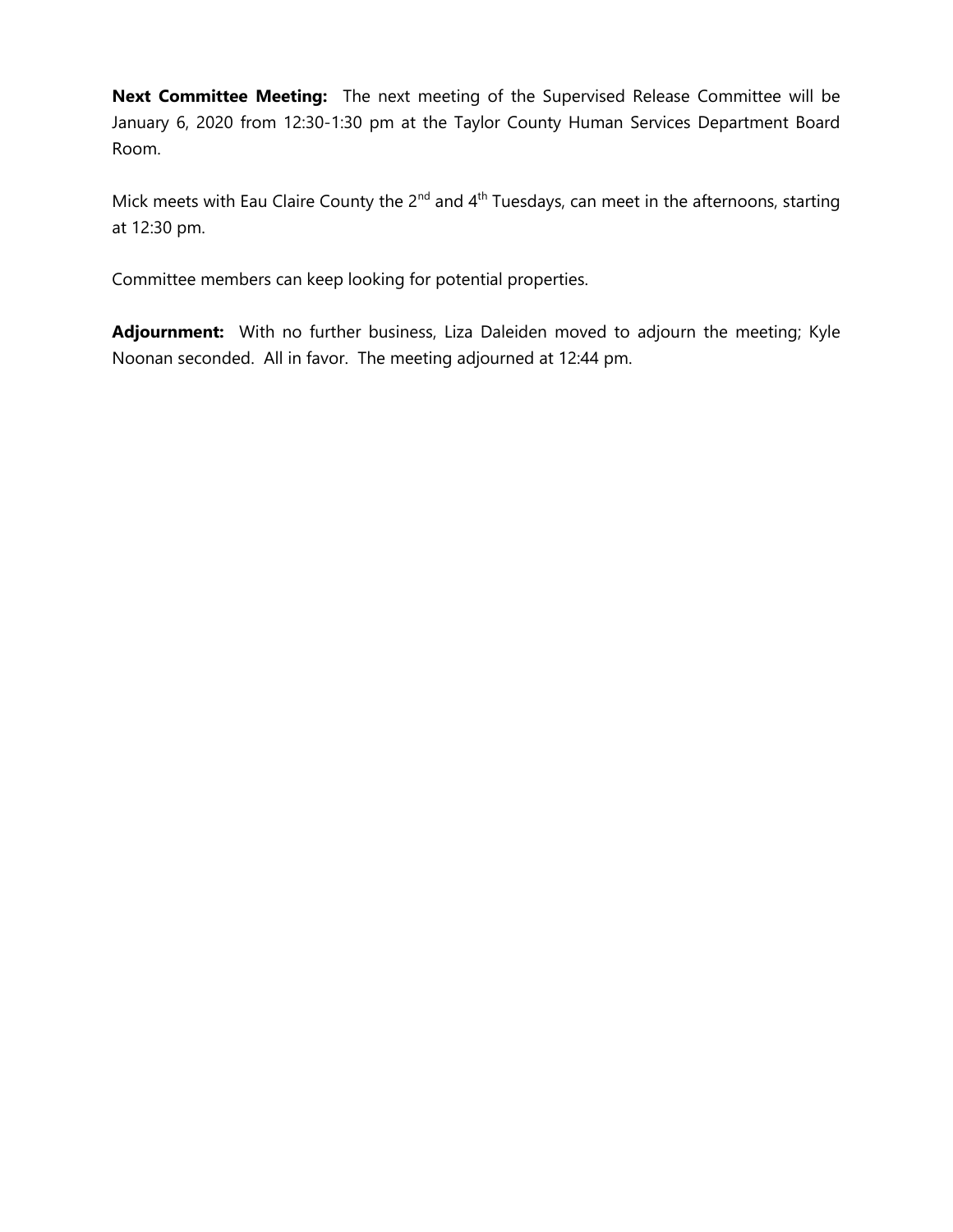December 23, 2019 Taylor County Human Services Department Board Room

**Call Meeting to Order:** Courtney Graff called the meeting to order at 12:34 pm.

**Members Present:** Michael (Mick) Chase, DHS Representative (appeared via phone); Kyle Noonan, Taylor County Zoning; Courtney Graff, Taylor County Corporation Counsel; Jen Meyer, TCHSD Clinical Services Coordinator **Members Absent:** Liza Daleiden, TCHSD Interim Director; Michelle Hubbard, DOC Field Supervisor; Larry Woebbeking, Sheriff

**Other Attendees:** None

**Approve Agenda:** Kyle Noonan moved to approve the agenda; Jen Meyer seconded. All Ayes. Motion Carried. It was noted that the agenda was posted in all public buildings, as well as the courthouse. Additionally, confirmation that both notes and agenda were emailed to all meeting participants by TCHSD Admin. Staff and made public.

**Approve Minutes:** The draft minutes of the December 16, 2019 meeting were sent and will be reviewed at the next meeting. All Ayes. Motion Carried.

**Supervised Release Committee may convene to closed session pursuant to § 19.85(1)(d), Wis. Stats., to consider specific applications of probation, extended supervision or parole, or considering strategy for crime detection or prevention. At the conclusion of the closed session, the Committee will reconvene into open session to take any necessary actions:** All agreed no need for this yet.

**Report on Committee Progress:** Courtney Graff and Kyle Noonan attended Finance Committee this morning to update them on current status, discussed options. Committee seemed to be on board with ensuring county in compliance with court order; Courtney will be meeting with Finance Committee again at the beginning of the year, next meeting scheduled mid-January, to keep committee informed and options on the table; Land Conservation, Finance and Full County Board committees will need to be kept up to date; Mick indicated that he may have a new vendor and will forward once confirmed.

- a. Review Mapping of County Municipalities: Discussed that Jen Meyer has found one new potential property that she will send to Kyle to review for initial zoning criteria;
- b. Proposed Properties: No new information;
- c. Sheriff's Report: No new information;
- d. Report to Court: No new information;
- e. Extension of Deadline: Courtney's has received approval for the requested 45-day extension from Wood Co. Judge, new date is 2/10/20; Report due to DHS on 2/10/20,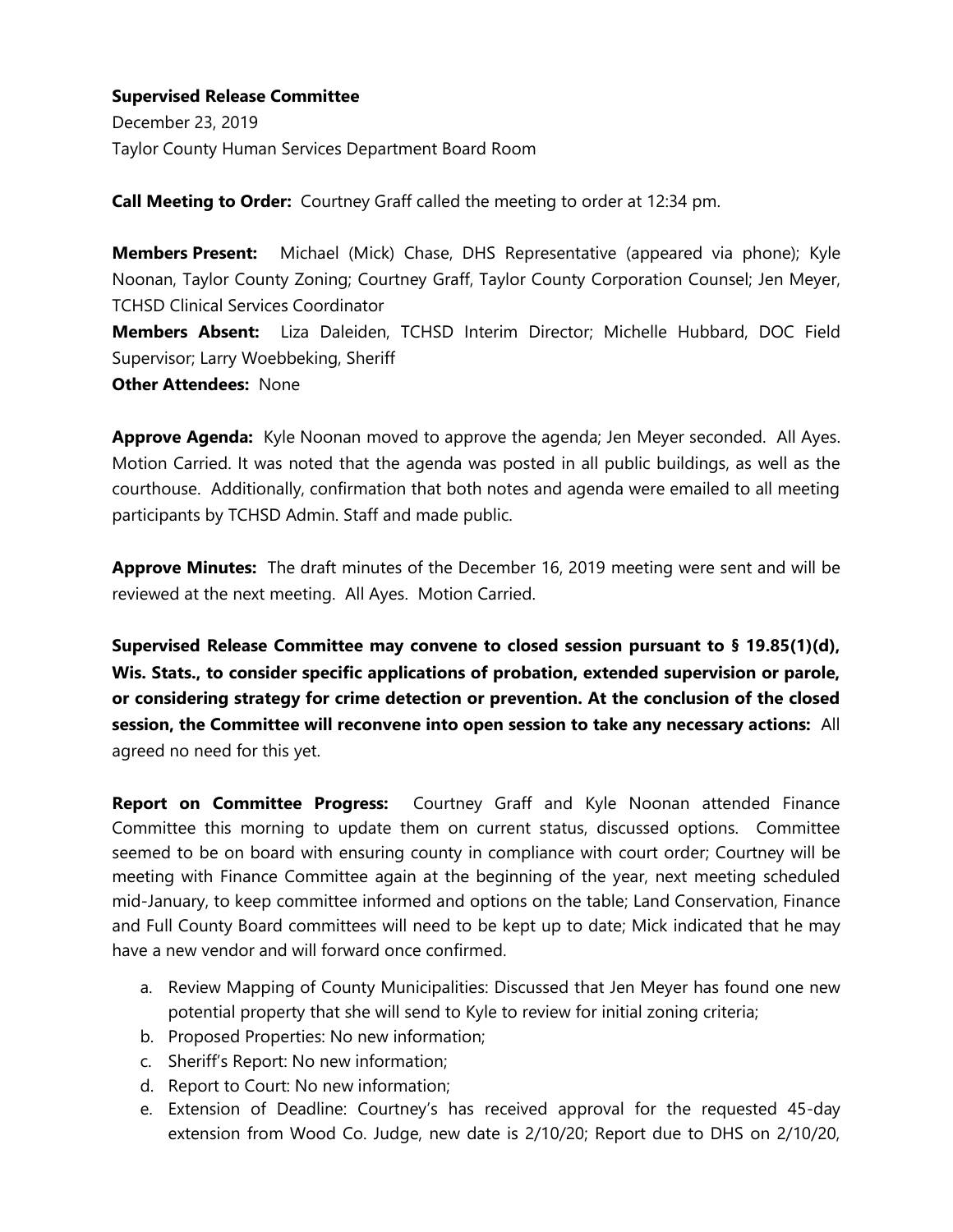even if placement did not happen yet, Mr. Smith is not expecting to be released at this point, though a defense attorney can re-petition; As soon as there is something to report on (ability to show due diligence), Courtney will send report to the judge; Courtney will follow up with the vendors to see if they need anything further.

**Next Committee Meeting:** The next meeting of the Supervised Release Committee will be December 30, 2019 from 12:30-1:30 pm at the Taylor County Human Services Department Board Room.

Mick meets with Eau Claire County the  $2^{nd}$  and  $4^{th}$  Tuesdays, can meet in the afternoons, starting at 12:30 pm.

Committee members can keep looking for potential properties.

**Adjournment:** With no further business, Liza Daleiden moved to adjourn the meeting; Kyle Noonan seconded. All in favor. The meeting adjourned at 12:42 pm.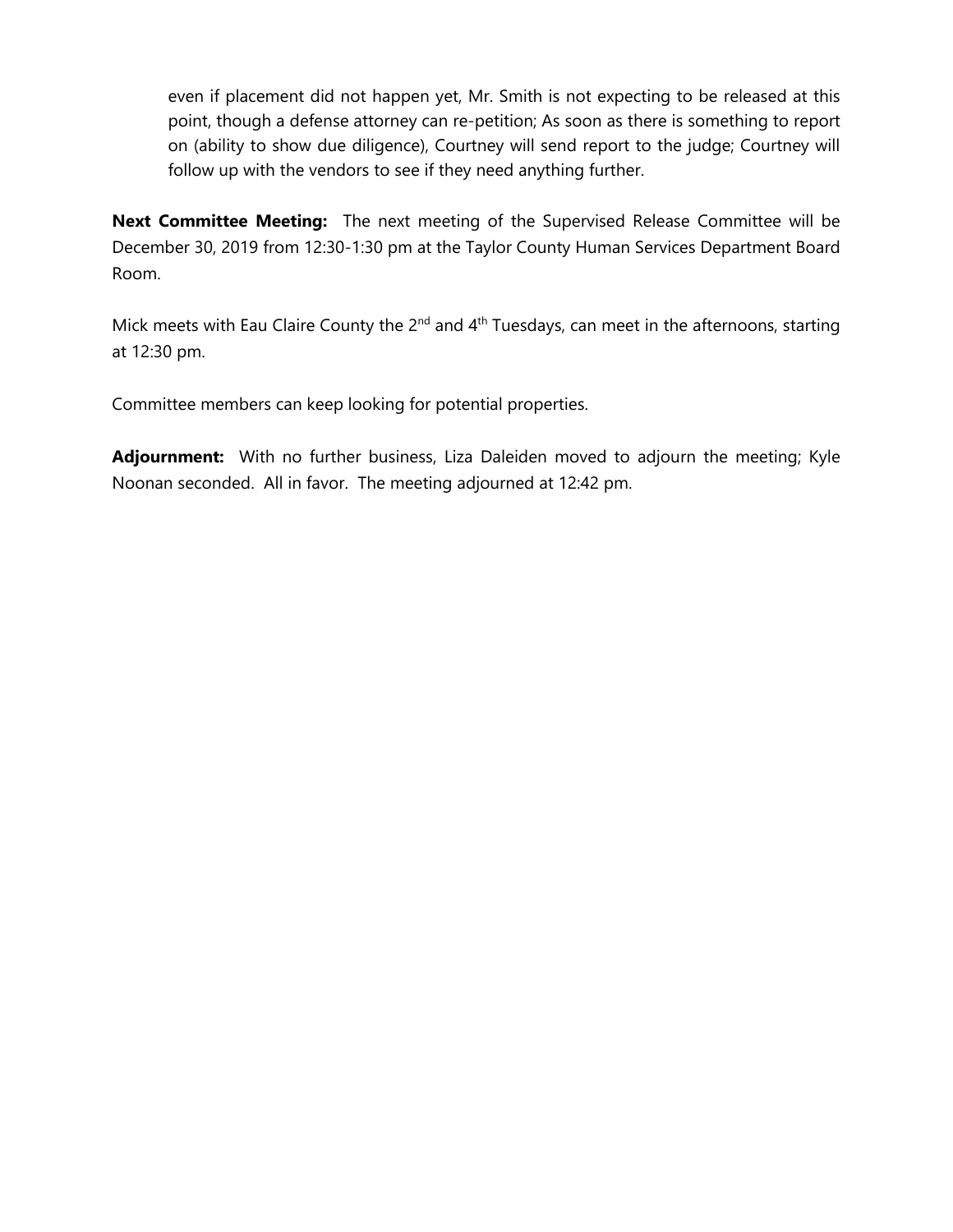December 16, 2019 Taylor County Human Services Department Board Room

**Call Meeting to Order:** Courtney Graff called the meeting to order at 1:03 pm.

**Members Present:** Michael (Mick) Chase, DHS Representative (appeared via phone); Kyle Noonan, Taylor County Zoning; Courtney Graff, Taylor County Corporation Counsel; Jen Meyer, TCHSD Clinical Services Coordinator; Liza Daleiden, TCHSD Interim Director **Members Absent:** Michelle Hubbard, DOC Field Supervisor; Larry Woebbeking, Sheriff **Other Attendees:** Chuck Zenner, County Board Supervisor

**Approve Agenda:** Kyle Noonan moved to approve the agenda; Liza Daleiden seconded. All Ayes. Motion Carried. It was noted that the agenda was posted in all public buildings, as well as the courthouse. Additionally, confirmation that both notes and agenda were emailed to all meeting participants by TCHSD Admin. Staff and made public.

**Approve Minutes:** Liza Daleiden moved to approve the minutes of the December 9, 2019 meeting. Seconded by Kyle Noonan. All Ayes. Motion Carried.

**Supervised Release Committee may convene to closed session pursuant to § 19.85(1)(d), Wis. Stats., to consider specific applications of probation, extended supervision or parole, or considering strategy for crime detection or prevention. At the conclusion of the closed session, the Committee will reconvene into open session to take any necessary actions:** All agreed no need for this yet.

#### **Report on Committee Progress:**

- a. Review Mapping of County Municipalities: Courtney's office has received response from two very interested vendors; Discussed that no new properties were found this week; Discussed utilizing county owned property that already meets criteria, and may have access to sewer, water and electricity;
- b. Proposed Properties: Committee members have continued to look for potential properties, send to Kyle and if approved forward to LE; Courtney's office received positive feedback from two vendors, they are very interested;
- c. Sheriff's Report: the proposed property, though separated by a 30 ft. strip of land, this is not adjacent and meets criteria;
- d. Report to Court: No new information;
- e. Extension of Deadline: Courtney's has requested a 45-day extension as end date is 12/27/2019; Hearing requested but not scheduled, though if there is an objection there may be a meeting this week in the Wood County; Chuck is present at today's meeting as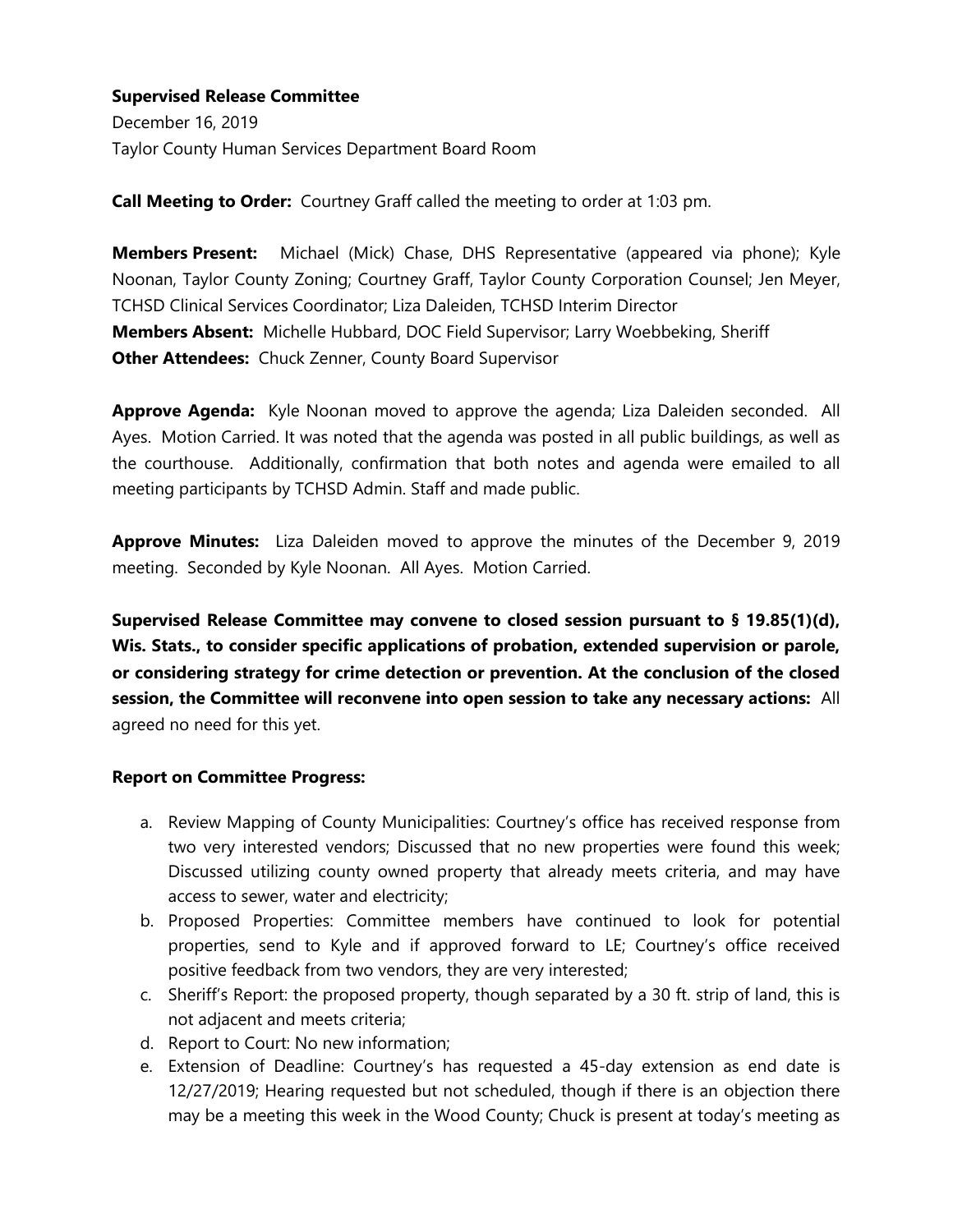Kyle reached out to discuss potential opportunities to have county purchase land to put a house on it; Kyle inquired if the county can fund a home brought in and set up on the county shop in Gilman; Could use homes that are in foreclosure, if the property is habitable or not condemned, meets the legal criteria regarding children etc.; The case is not "closed" until the lease is done with DHS, though Mick can start a lease prior; Kyle discussed the downfalls of vacant land as the need for water, sewer and electricity would be \$30,000 unless already established. Discussed the potential use of a future county shop building site in Rib Lake being possible; It may be time to have meeting with Finance Committee to start to have discussion regarding land/home purchase - this will be requested with Chuck and Courtney. Soonest Finance could meet is Wednesday due to 24 hours posting need; Chuck may propose next Monday, December 23, 2019; Discussed that there is an ability to have a closed session discussion; Mick will check with his supervisor to see if he is able to attend the Finance Committee Meeting, though he typically does not attend these meetings. Mick doesn't get involved until placement is secured. Mick would like details regarding meeting; Public Hearing Meeting should not happen until there is a place secured, it is decided by Law Enforcement how this will look once approved by the court, notification before or after placement is fine either way; Courtney will follow up with the vendors to see if they need anything further.

**Next Committee Meeting:** The next meeting of the Supervised Release Committee will be December 23, 2019 from 12:30-1:30 pm at the Taylor County Human Services Department Board Room.

Mick meets with Eau Claire County the  $2^{nd}$  and  $4^{th}$  Tuesdays, can meet in the afternoons, starting at 12:30 pm.

If County does not find a place by deadline, fine up to \$1,000/day.

Discussion held by committee members regarding the county's potential need to purchase land. Everyone agreed it would be good to start the discussion.

Land Conservation, Finance and Full County Board committees will need to be notified, scheduled to meet regarding this potential need.

Committee members can keep looking for potential properties.

**Adjournment:** With no further business, Liza Daleiden moved to adjourn the meeting; Kyle Noonan seconded. All in favor. The meeting adjourned at 1:22 pm.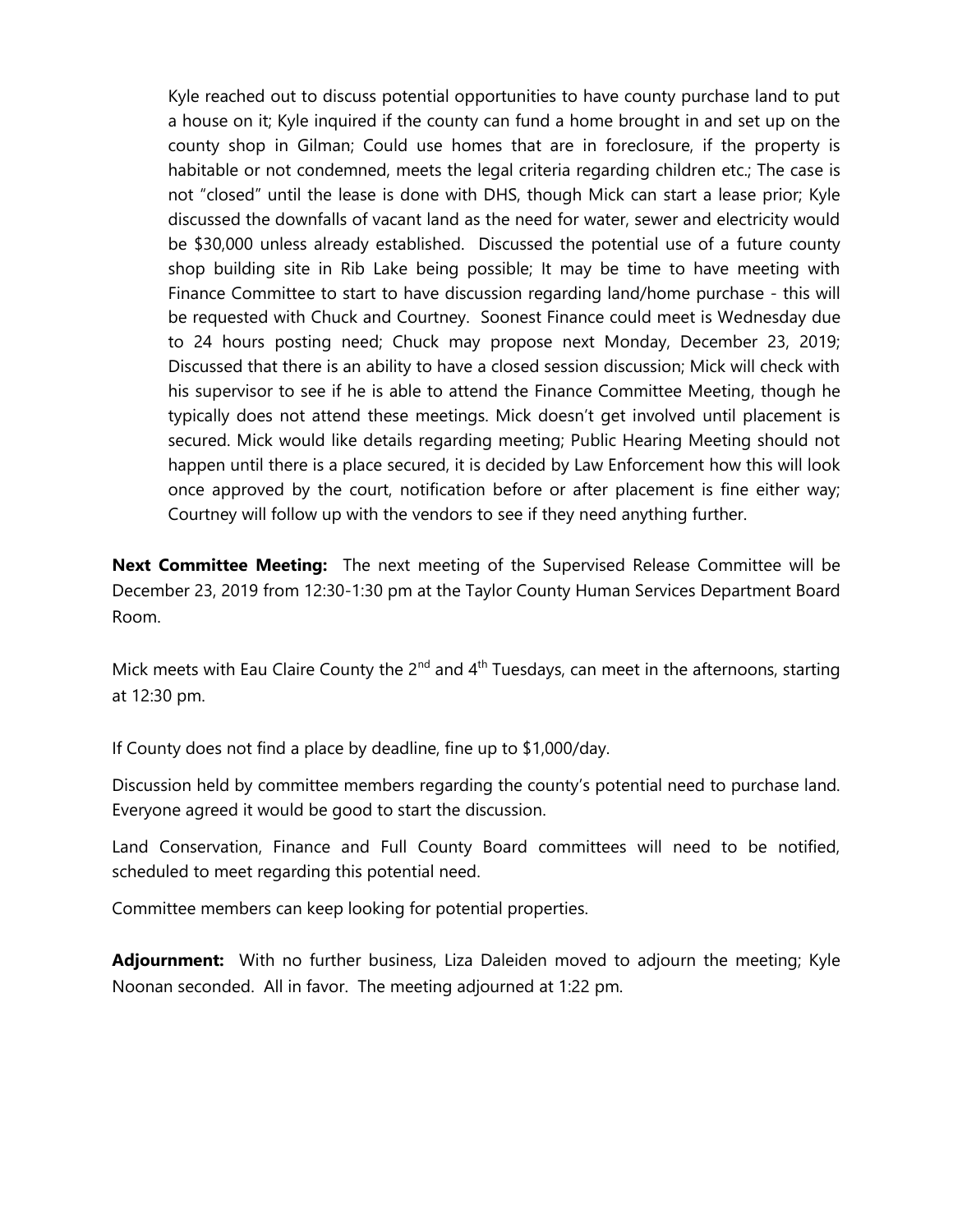## **SUPERVISED RELEASE COMMITTEE**

Date: 12/09/2019

Location: Taylor County Human Services Department

Note: The Committee discussed and may act on the following items:

1. **Call meeting to order**: Meeting called to order by Courtney Graff at 12:30pm

2. **Roll Call**: Quorum In attendance: Mick Chase (appeared via phone) – DHS Representative, Kyle Noonan- Taylor County Zoning, Courtney Graff- Taylor County Corporation Counsel, and Jen Meyer- TCHSD Clinical Services Coordinator, Liza Daleiden- TCHSD Interim Director, Michelle Hubbard- DOC Field Supervisor. Larry Woebbeking- Sheriff, Taylor Co. Sheriff's Dept.

3. **Approve the Agenda** Jen Meyer made a motion to approve the agenda, Kyle Noonan seconded, a vote was taken, all in favor and motion passed. It was noted that the agenda was posted in all public buildings, as well as the courthouse. Additionally, confirmation that both notes and agenda were emailed to all meeting participants by TCHSD Admin. Staff.

4. **Approval of Minutes**: the drafts of minutes from previous meeting on 12/2/19 was presented, Liza made motion, Kyle seconded, all in favor and motion passed.

### 5. **Report on Committee Progress:**

# a. **Review Mapping of County Municipalities**:

- Courtney's office has received confirmation of receipt from vendors of letters that were sent, she will provide follow up email to vendors with indication of Law Enforcement Screen and approval.
- If a vendor is not interested or agreeable, Mick asked Courtney to keep sending addresses to Lisa G, a vendor who is very active.

### **b. Proposed Properties**:

- Committee members will continue to look for potential properties, send to Kyle and if approved forward to LE.
- Courtney's office generated draft of letter to vendors. Vendor letters will go out and vendors will know criteria for rental.
- Courtney's office has sent an inquiry letter to potential real estate vendors that can procure properties. They can receive bids on a first come/first serve basis.
- **c. Sheriff's Report**:
	- The Sheriff, Larry Woebbeking provided the committee a list with additional properties added with indications of law enforcement approval after questions regarding criteria asked.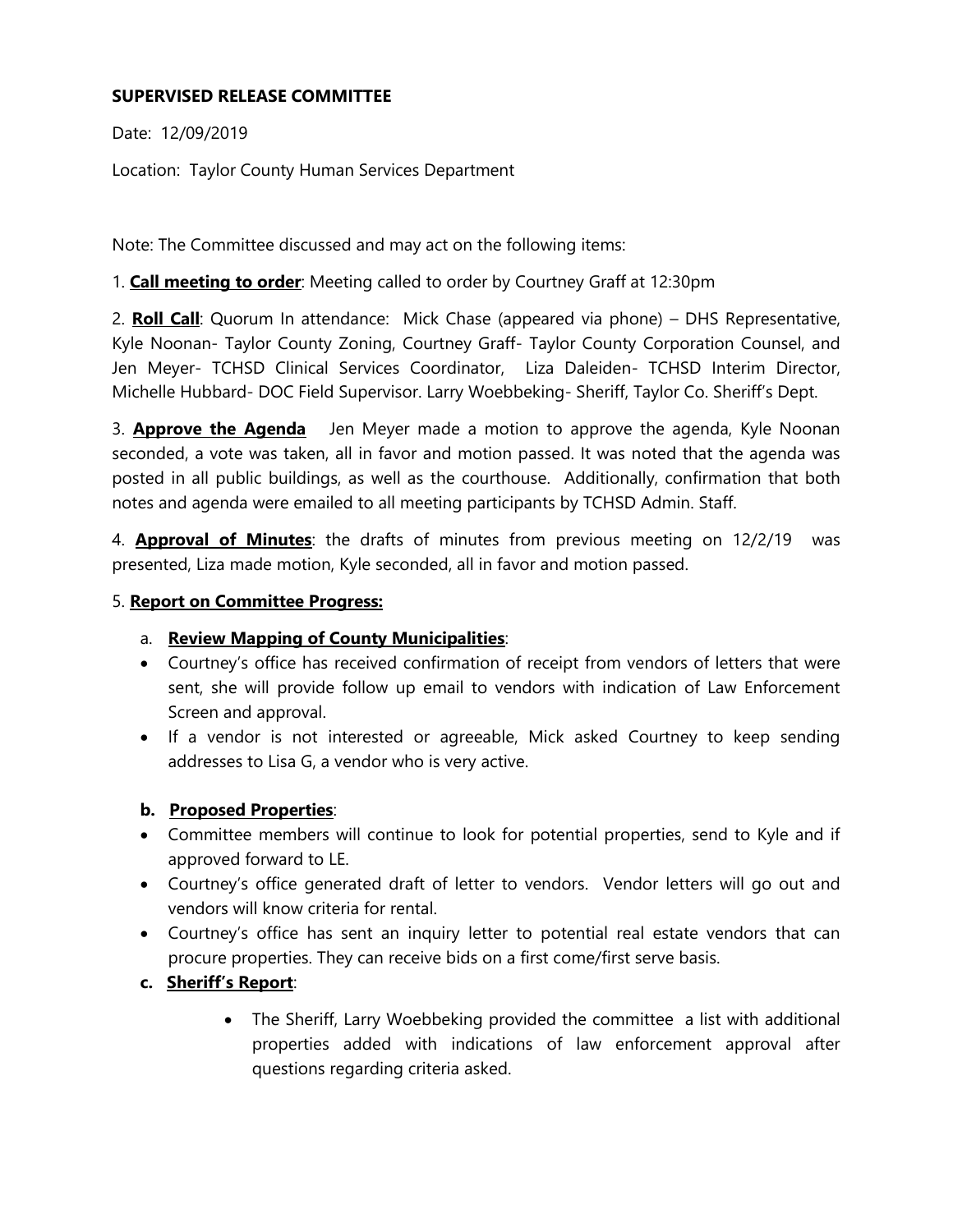- The Sheriff, Larry Woebbeking indicated that Law Enforcement officers checked a total of 10 properties that met initial criteria, 8 of these were approved by law enforcement after the list of criteria questions were asked.
- Only 2 properties did not meet criteria after the questions were asked.
- Mick indicated that TASO law enforcement officers called him last week to confirm the definition of adjacent property as it appears that even if a house is located near the proposed property, though separated by a 30 ft. strip of land, this is not adjacent and meets criteria.

## **d. Report to Court:**

• 12/9/19 No new information.

# **e. Extension of Deadline:**

- Courtney's office has requested extension possibly this week as end date is 12/27/2019- Hearing requested but not scheduled yet as this requires coordination of many attorneys.
- Jen Meyer will provide copy of documentation of first notification to Tammy Tom- Steinmetz of need for committee.

**6. Supervised Release Committee may convene to closed session pursuant to § 19.85(1)(d), Wis. Stats., to consider specific applications of probation, extended supervision or parole, or considering strategy for crime detection or prevention. At the conclusion of the closed session, the Committee will reconvene into open session to take any necessary actions.**

• 12/9/19 All agreed no need for this yet.

**7. Next Steps and Planning including Next Meeting Date:** Mick meets with EC county 2<sup>nd</sup> and 4<sup>th</sup> Tuesdays, can meet in afternoons, starting at 12:30 pm.

- Following Meetings:
- December 16, 2019 from 1:00- 2:00 pm at TCHSD Boardroom- \*\*note change in time
- December 23, 2019 from 12:30- 1:30pm at TCHSD Boardroom
- If County does not find a place by deadline, fine up to \$1000/day
- Discussion held by committee members regarding the county's potential need to purchase land. Everyone agreed it would be good to start the discussion.
- The Land Information Committee will need to be notified and this committee will need approval to look for/ purchasing a property.
- If approved, then Finance and/ or Full County Board committees will need to be notified, scheduled to meet regarding this potential need.
- Kyle may put together some properties with a cost/benefit of potential investment.
- Committee members can keep looking for potential properties.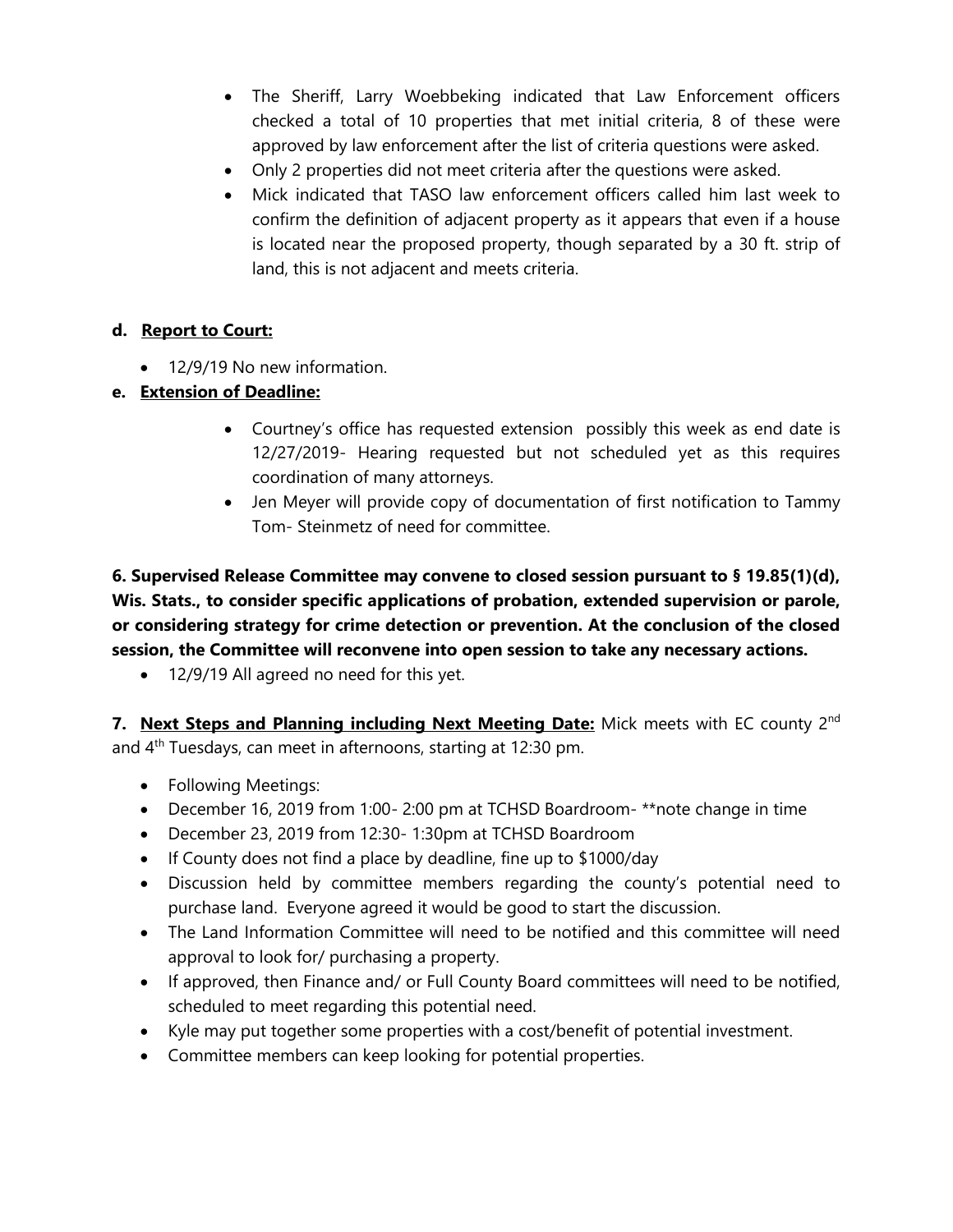8. **Adjournment** Liza Daleiden made a motion to adjourn, Courtney Graff seconded, vote taken, all in favor, motion passed. Adjourned 12:42 pm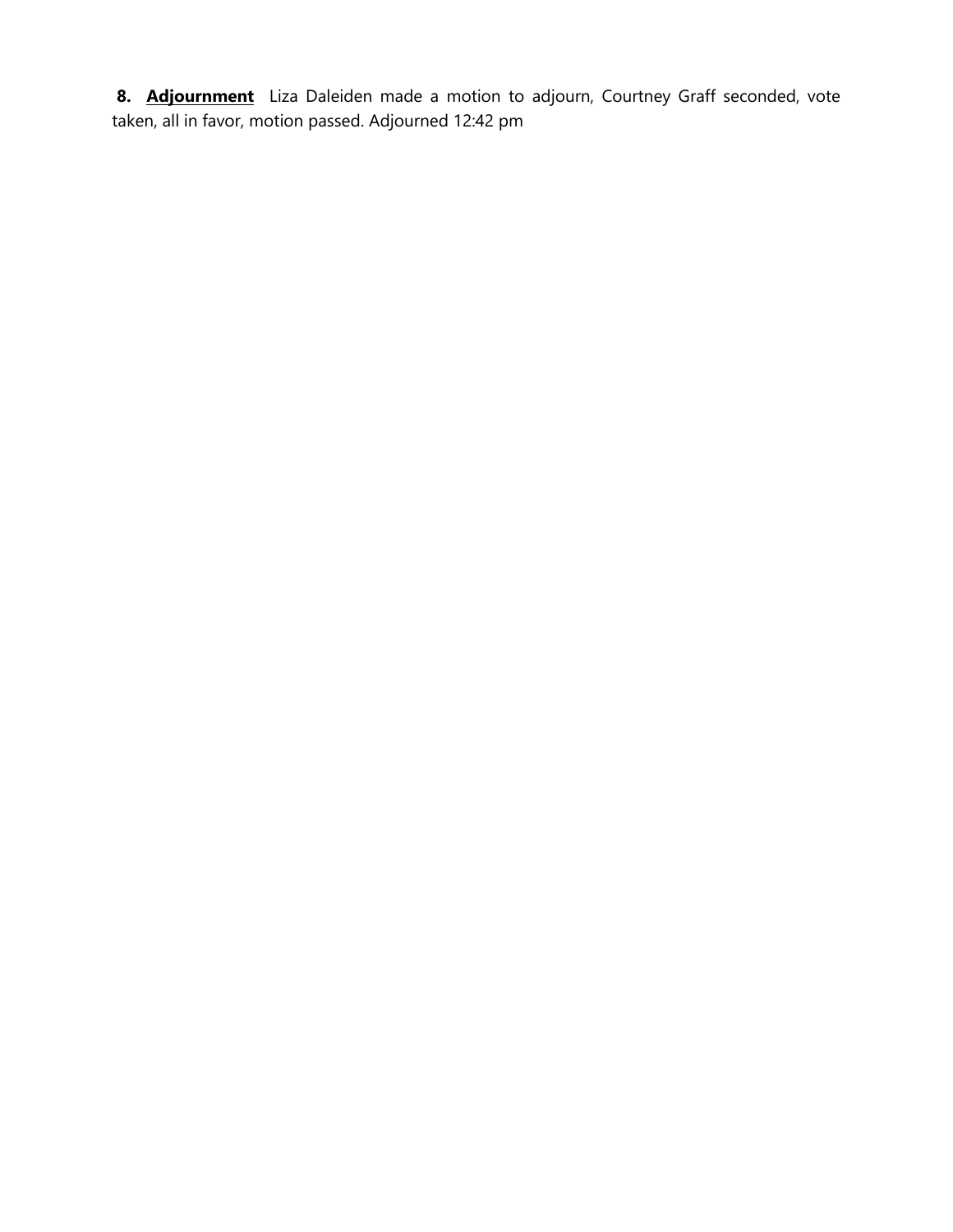## **SUPERVISED RELEASE COMMITTEE**

Date: 12/02/2019

Location: Taylor County Human Services Department

Note: The Committee discussed and may act on the following items:

1. **Call meeting to order**: Meeting called to order by Courtney Graff at 12:40pm

2. **Roll Call**: Quorum In attendance: Mick Chase (appeared via phone) – DHS Representative, Kyle Noonan- Taylor County Zoning, Courtney Graff- Taylor County Corporation Counsel, and Jen Meyer- TCHSD Clinical Services Coordinator.

**Absent:** Liza Daleiden- TCHSD , Michelle Hubbard- DOC Field Supervisor.

3. **Approve the Agenda** Kyle Noonan made a motion to approve the agenda, Jen Meyer seconded, a vote was taken, all in favor and motion passed. It was noted that the agenda was posted in all public buildings, as well as the courthouse. Additionally, both notes and agenda were emailed to all meeting participants by TCHSD Admin. Staff.

4. **Approval of Minutes**: the drafts of minutes from previous meeting was presented 11/18/19, Kyle Noonan made motion, Jen Meyer seconded- all in favor and motion passed.

#### 5. **Report on Committee Progress:**

### **a. Review Mapping of County Municipalities**:

- Courtney reported out and updated Mick on progress below:
- Kyle presented his zoning search on municipality limits in Taylor County and 6 properties for a total of 12 properties, that meet initial criteria though upon further research did not meet criteria.
- Courtney provided an excel spreadsheet of potential properties mostly country homes for sale some of which met initial criteria and she continues to research further to determine eligibility.
- Courtney checked for parks, as well as churches, schools, and residences within 1500 feet of proposed property.
- Kyle Noonan reviewed and demonstrated using the Taylor county website, Taylor County GIS
- It was discussed that the committee could do one more level of checking before referring over to law enforcement for in person notice and sweep using the Taylor County GIS system.
- Law enforcement would then be checking adjacent properties only (if a road divides, does not count or if more than 1500 ft., then not count) properties to determine if children are primarily residing there.
- Discussion of legal definition of "primary residence" took place.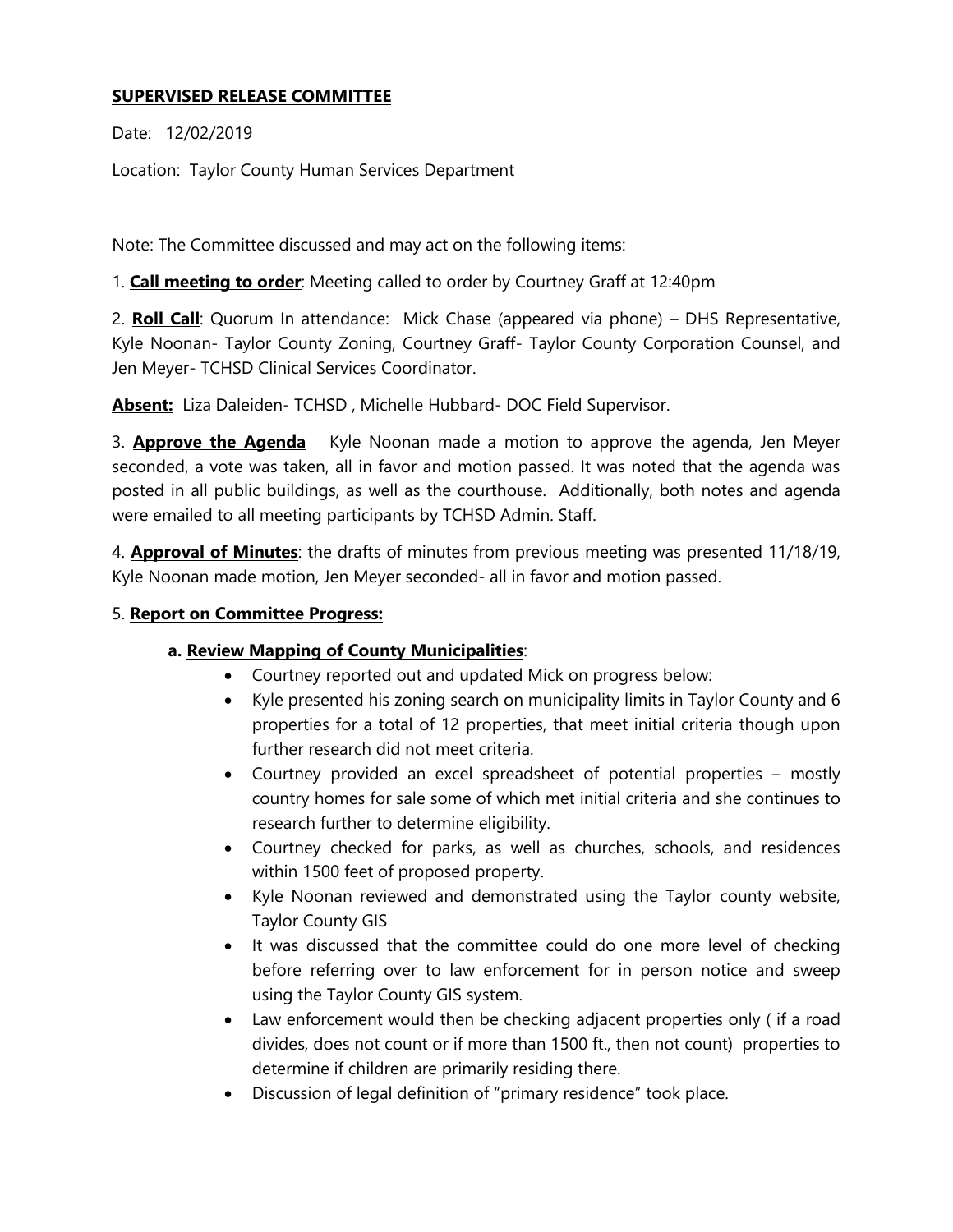## • **b. Proposed Properties**:

- Liza Daleiden brought in and used the Star newspaper and shopper to cross check to ensure all properties are being checked. Cross checked these properties: Lake Katherine property, house for rent in rural Medford- contact: 1- 608-843-6662, as well as property listed at W6945 CTH-O for \$279,500 and another at W7005 CTH-O for \$179,500
- Courtney's office generated draft of letter to vendors -Vendor letters will go out and vendors will know criteria for rental.
- Courtney's office has sent an inquiry letter to potential real estate vendors that can procure properties. They can receive bids on a first come/first serve basis.

## **c. Sheriff's Report**: none yet

### **d. Report to Court:**

- 12/2/19 No new information.
- Courtney's office drafted and the committee reviewed a template letter to court for motion of extension to be enclosed with packet of what has been done. The letter is indicative that extension is requested due to "lack of enough time of notice."
- Courtney will attach the Excel Spreadsheet that has been for tracking all proposed properties in order to show due diligence, reports showing maps that include that there are no churches and schools, and approved by DHS and property owner agreeable/ accepted offer etc. This also allows and helps with petitions to the court.
- Courtney reported that she initially did not track the "no's" though this is tracked on Zillow an she is adding them to the spreadsheet.

### **e. Extension of Deadline:**

• Courtney's office will file for extension possibly this week as end date is 12/27/2019

**6. Supervised Release Committee may convene to closed session pursuant to § 19.85(1)(d), Wis. Stats., to consider specific applications of probation, extended supervision or parole, or considering strategy for crime detection or prevention. At the conclusion of the closed session, the Committee will reconvene into open session to take any necessary actions.**

• 12/2/19 All agreed no need for this yet.

**7. Next Steps and Planning including Next Meeting Date:** Mick meets with EC county 2<sup>nd</sup> and 4th Tuesdays, can meet in afternoons, starting at 12:30 pm.

- Following Meetings:
- December 9, 2019 from 12:30- 1:30pm at TCHSD Boardroom.
- December 16, 2019 from 1:00- 2:00 pm at TCHSD Boardroom- \*\*note change in time
- December 23, 2019 from 12:30- 1:30pm at TCHSD Boardroom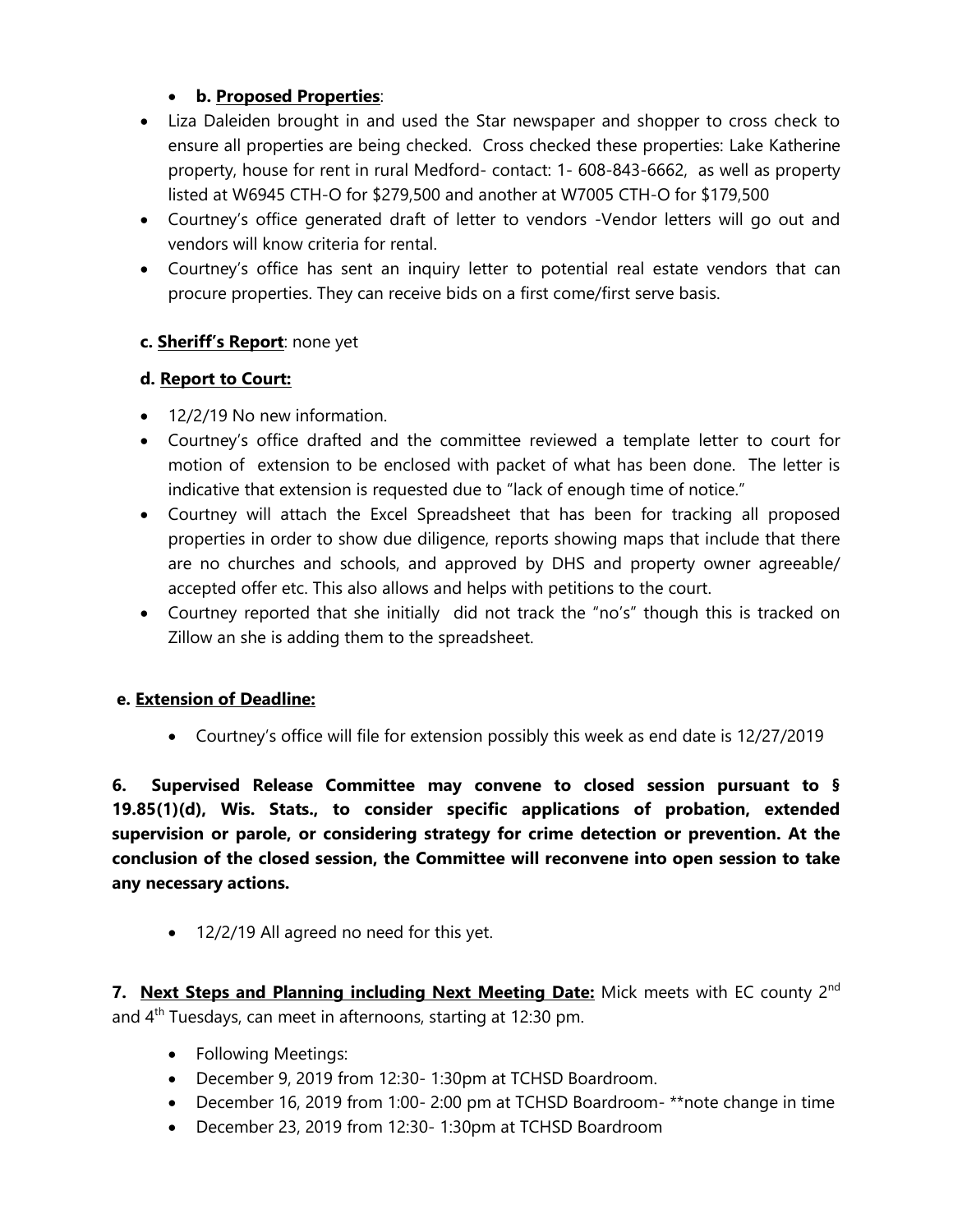8. **Adjournment** Jen Meyer made a motion to adjourn, Kyle Noonan seconded, vote take, all in favor, motion passed. Adjourned 12:53 pm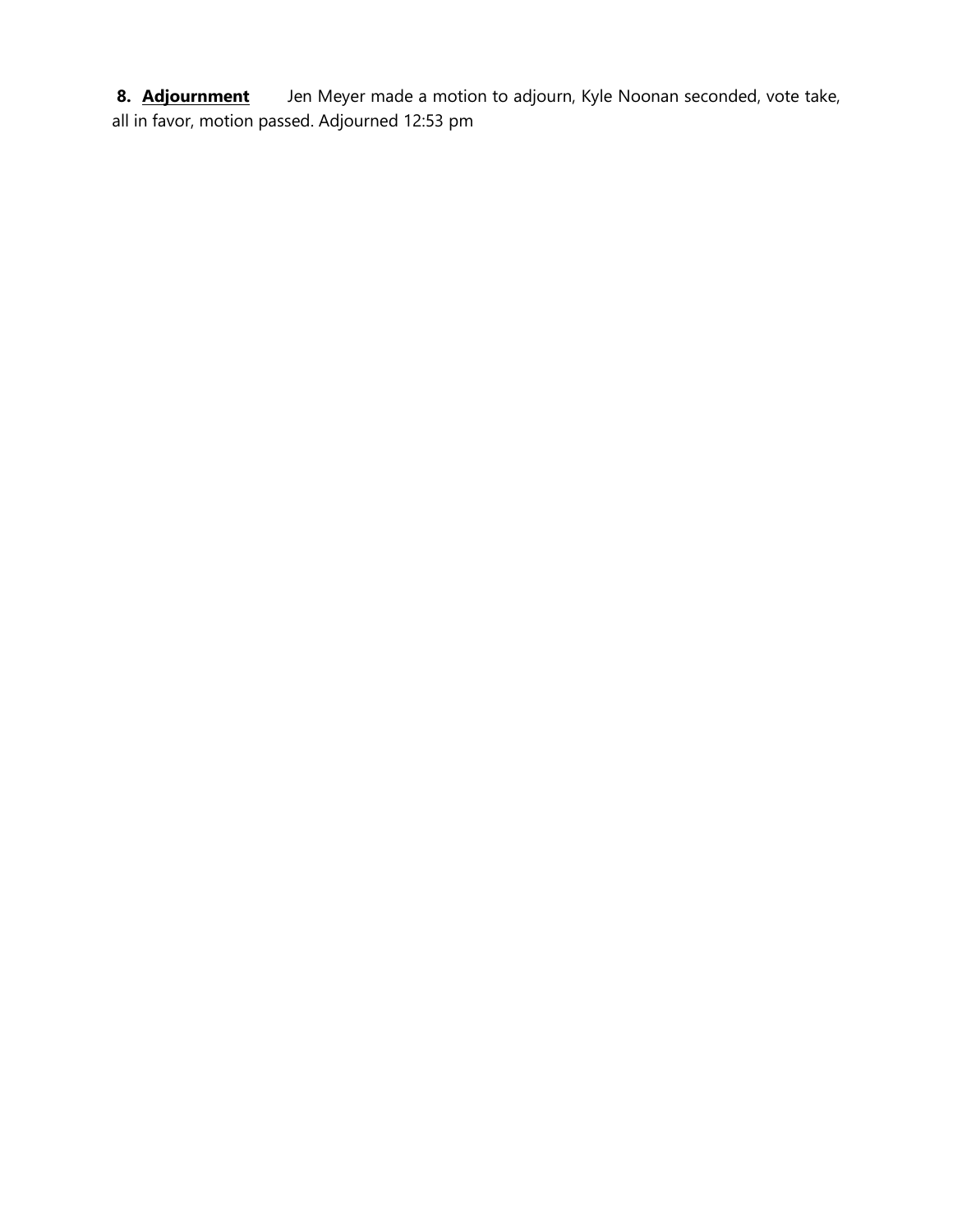### SUPERVISED RELEASE COMMITTEE

11/18/19

Taylor County Human Services Department

Note: The Committee discussed and may act on the following items:

1. **Call meeting to order**: Meeting called to order by Courtney Graff at 12:38pm

2. **Roll Call**: In attendance Liza Daleiden- TCHSD, Kyle Noonan- Taylor County Zoning, Courtney Graff- Taylor County Corporation Counsel, and Jen Meyer- TCHSD Clinical Services Coordinator **Absent:** Michelle Hubbard- DOC Field Supervisor, Mick Chase – DHS Representative

3. **Approve the Agenda** Liza Daleiden made a motion to approve the agenda, Kyle Noonan seconded, a vote was taken, all in favor and motion passed. It was noted that the agenda was posted in all public buildings, as well as the courthouse.

4. **Approval of Minutes**: the drafts of minutes from previous meeting was presented 10/21/19 and 11/5/19, Kyle Noonan made motion, Liza seconded- all in favor and motion passed.

### 5. **Report on Committee Progress:**

## **a. Review Mapping of County Municipalities**:

- Kyle presented his zoning search on municipality limits in Taylor County and 6 properties for a total of 12 properties, that meet initial criteria though upon further research did not meet criteria.
- Courtney provided an excel spreadsheet of potential properties mostly country homes for sale some of which met initial criteria and she continues to research further to determine eligibility.
- Courtney checked for costs, as well as churches, schools, and residences within 1500 feet of proposed property.
- Kyle Noonan reviewed and demonstrated using the Taylor county website, Taylor County GIS
- It was discussed that the committee could do one more level of checking before referring over to law enforcement for in person notice and sweep using the Taylor County GIS system.
- Law enforcement would then be checking adjacent properties only (if a road divides, does not count or if more than 1500 ft., then not count) properties to determine if children are primarily residing there.
- Discussion of legal definition of "primary residence" took place.

# **b. Proposed Properties**:

• Liza Daleiden brought in and used the Star newspaper and shopper to cross check to ensure all properties are being checked. Cross checked these properties: Lake Katherine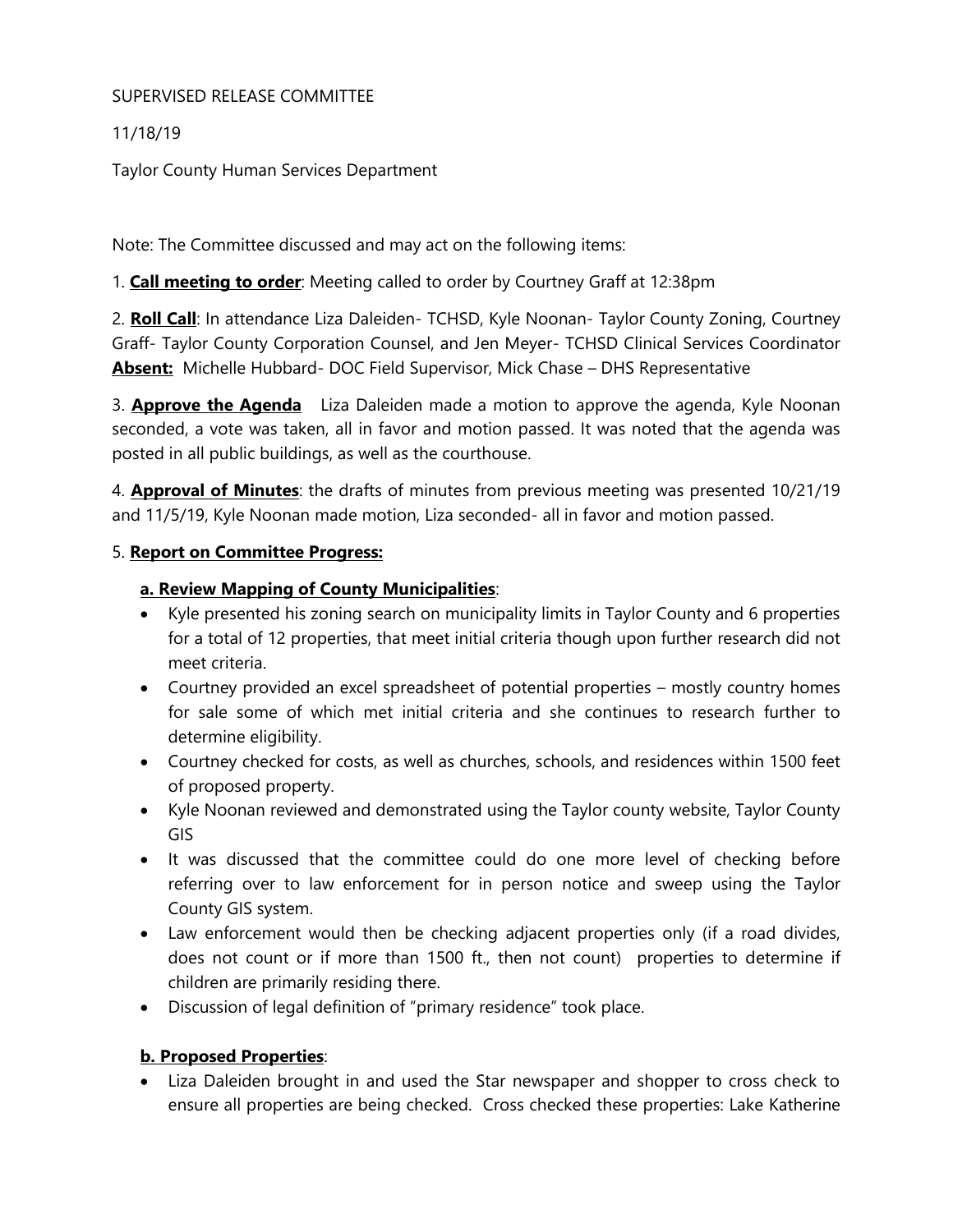property, house for rent in rural Medford- contact: 1- 608-843-6662, as well as property listed at W6945 CTH-O for \$279,500 and another at W7005 CTH-O for \$179,500

- Kyle reviewed a potential property in Lublin using Taylor Co. GIS with 1500 ft radius of parcels without any other building structure or residence close.
- Courtney's office generated draft of letter to vendors -Vendor letters will go out and vendors will know criteria for rental.
- Courtney's office will send an inquiry letter to potential real estate vendors that can procure properties. They can receive bids on a first come/first serve basis.

## **c. Sheriff's Report**: none yet

### **d. Report to Court:**

- Courtney's office drafted and the committee reviewed a template letter to court for motion of extension to be enclosed with packet of what has been done. The letter is indicative that extension is requested due to "lack of enough time of notice."
- Courtney will attach the Excel Spreadsheet that has been for tracking all proposed properties in order to show due diligence, reports showing maps that include that there are no churches and schools, and approved by DHS and property owner agreeable/ accepted offer etc. This also allows and helps with petitions to the court.
- Courtney reported that she initially did not track the "no's" though this is tracked on Zillow and she is adding them to the spreadsheet.

### **e. Extension of Deadline:** none yet

• Courtney's office will file for extension by the end of the month as end date is 12/27/2019

6. **Supervised Release Committee may convene to closed session pursuant to § 19.85(1)(d), Wis. Stats., to consider specific applications of probation, extended supervision or parole, or considering strategy for crime detection or prevention. At the conclusion of the closed session, the Committee will reconvene into open session to take any necessary actions.** No need for this yet

7. **Next Steps and Planning including Next Meeting Date:** Mick meets with EC county 2nd and 4<sup>th</sup> Tuesdays, can meet in afternoons, starting at 12:30 pm.

• Following Meeting: December 2, 2019 from 12:30- 1:30pm at TCHSD Boardroom

8. **Adjournment** Liza Daleiden made a motion to adjourn, Jen Meyer seconded, vote take, all in favor, motion passed. Adjourned 1:08 pm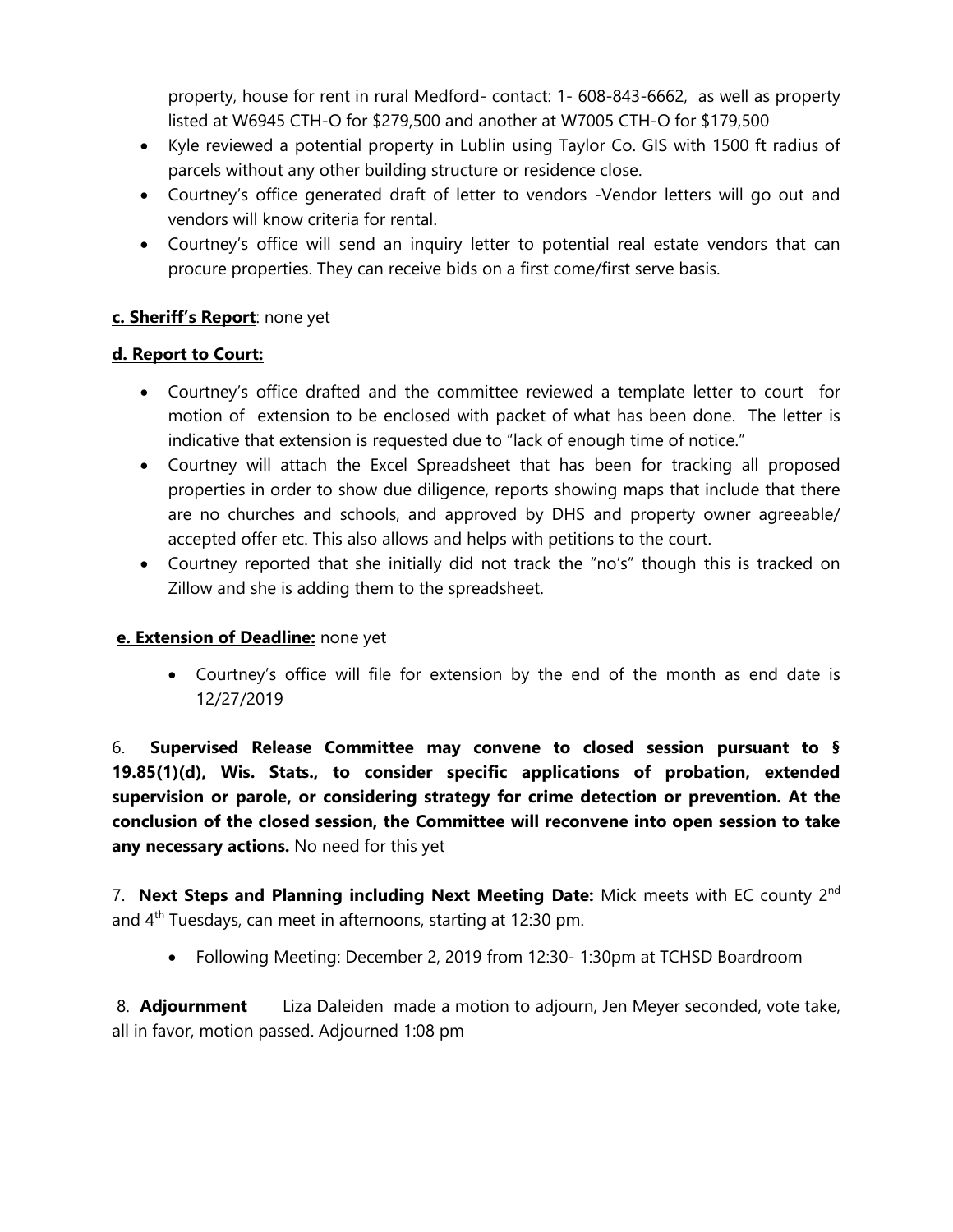11/5/2019

Taylor County Human Services Department

Note: The Committee discussed and may act on the following items:

# 1. **Call meeting to order**: Meeting called to order by Courtney Graff at 12:33pm

2. **Roll Call**: In attendance Liza Daleiden- TCHSD, Kyle Noonan- Taylor County Zoning, Michelle Hubbard- DOC Field Supervisor, Mick Chase – DHS Representative, Courtney Graff- Taylor County Corporation Counsel, and Jen Meyer- TCHSD Clinical Services Coordinator

3. **Approve the Agenda** Jen Meyer made a motion to approve the agenda, Kyle Noonan seconded, a vote was taken, all in favor and motion passed. It was noted that the agenda was posted in all public buildings, as well as the courthouse.

4. **Approval of Minutes**: the draft of minutes from previous meeting was not sent but will be sent by Courtney today for review at next meeting.

### 5. **Report on Committee Progress:**

- Courtney's office will send an inquiry letter to potential real estate vendors that can procure properties. They can receive bids on a first come/first serve basis, law enforcement will do their thing if still available. There are 6 active vendors, and two aggressively active.
- In discussing the possible properties for rent or purchase, Mick noted that the DOC typically caps purchased home at \$150,000 but it should not screen out based on price, and rent in excess of market value.
- Reviewed that the criteria for automatic approval would be if there is not a residence/ school or church/ daycare in 1500ft. radius.
- Group will look into social media ideas such as Craig's list, Facebook etc.- group can say that guaranteed payment from DOC above market value and will provide monitoring of offender.
- Mick is still willing to do a training for Law Enforcement;
- Mick will send list of vendors to Courtney and requested an email reminder.
- Mick reported that next steps of process if searched property meet initial criteria and vendor approved, then law enforcement would have to check for families in range. Some properties may be sold already due to competitive pricing.

# **a. Review Mapping of County Municipalities**:

• Kyle presented his zoning search on municipality limits in Taylor County (Jump River, Gilman, Rib Lake, Medford, Stetsonville, Lublin): there were no areas that met initial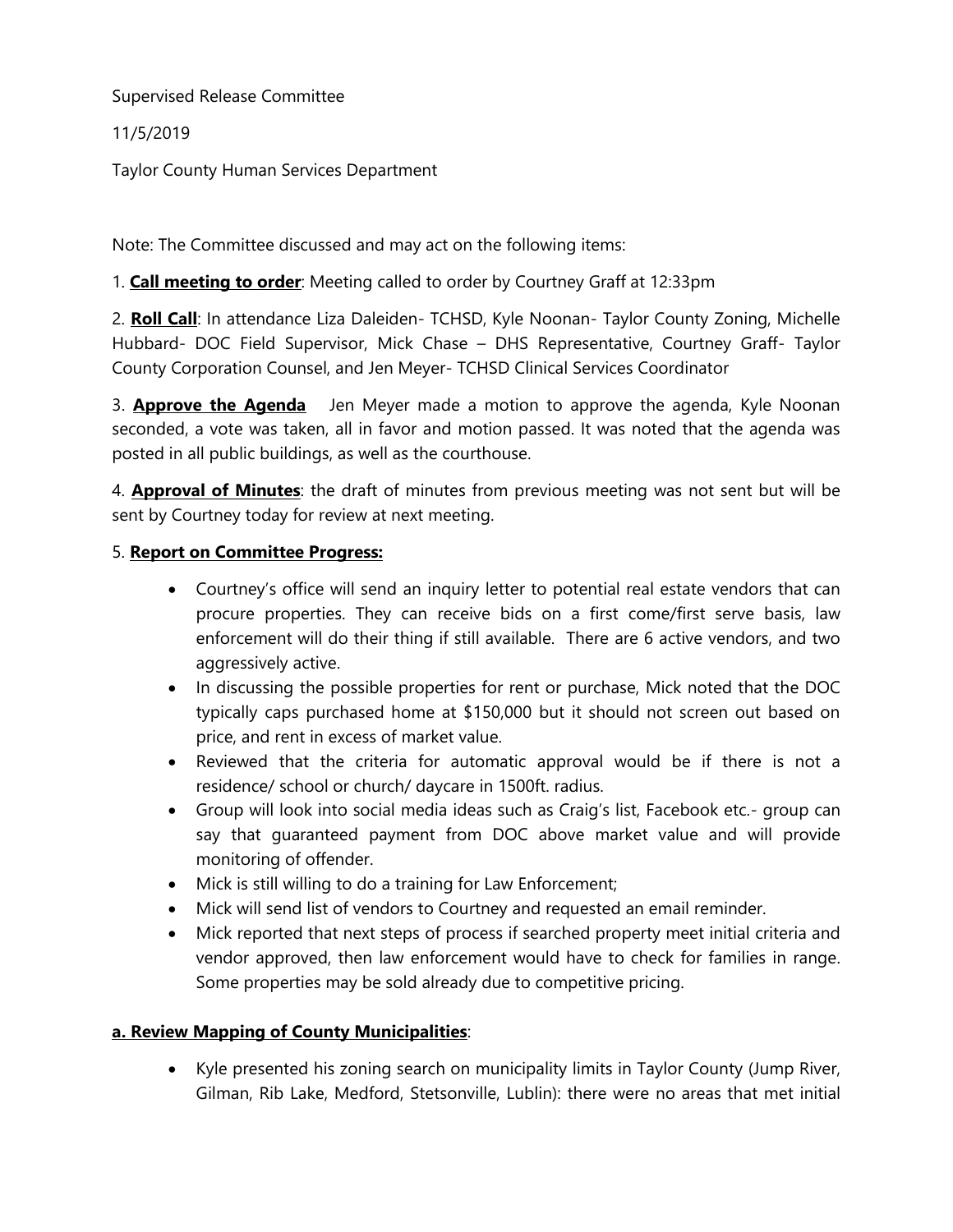criteria and this search ruled out properties within those municipalities' limits. Kyle presented 6 properties for sale that meet initial criteria to the committee.

#### **b. Proposed Properties**:

- Proposed properties for sale need to be checked that they are still for sale. Next step is to request that law enforcement screen the area for additional criteria.
- Per Mick -Next Steps: Reach out to vendors. Courtney will send an inquiry letter with properties thus far.
- Michelle from DOC indicated that Deb Conway, a DOC vendor is full.

### **c. Sheriff's Report**: none yet

**d. Report to Court:** Courtney has developed an Excel Spreadsheet for tracking all proposed properties in order to show due diligence, reports showing maps that include that there are no churches and schools, and approved by DHS and property owner agreeable/ accepted offer etc. This also allows and helps with petitions to the court.

### **e. Extension of Deadline:** none yet

• Courtney will file for extension by the end of the month as end date is 12/27/20- this will be drafted for review before the next meeting.

**6. Supervised Release Committee may convene to closed session pursuant to § 19.85(1)(d), Wis. Stats., to consider specific applications of probation, extended supervision or parole, or considering strategy for crime detection or prevention. At the conclusion of the closed session, the Committee will reconvene into open session to take any necessary actions.** The Committee elected to not go into closed session.

**7. Next Steps and Planning including Next Meeting Date:** Mick meets with EC county 2nd and  $4<sup>th</sup>$  Tuesdays, can meet in afternoons, starting at 12:30 pm.

• Following Meeting: November 18<sup>th</sup> from 12:30-1:30pm at TCHSD Boardroom

**8. Adjournment** Jen Meyer made a motion to adjourn, Kyle Noonan seconded, vote taken, all in favor, motion passed. Adjourned 12:57 pm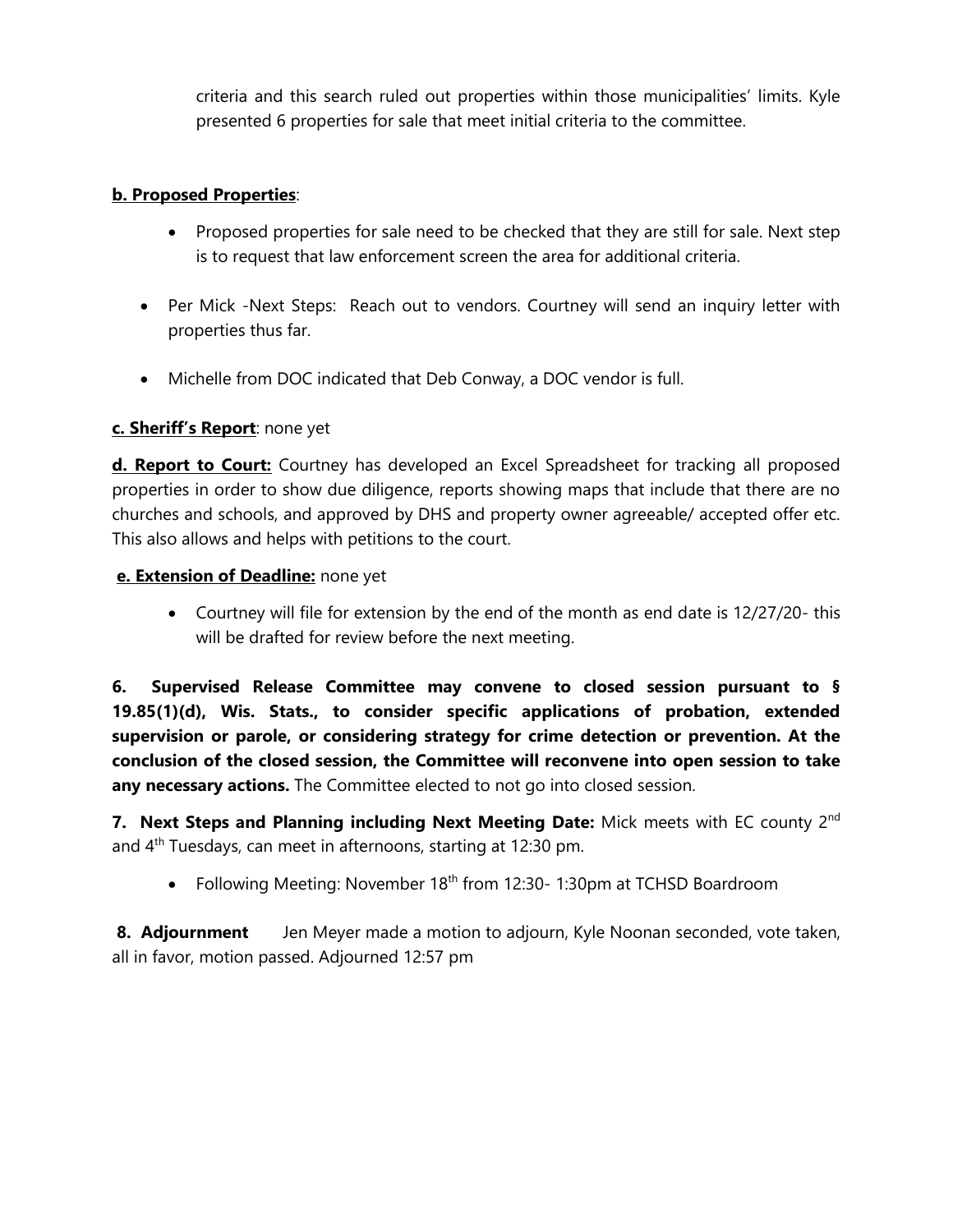### SUPERVISED RELEASE COMMITTEE MEETING MINUTES

October 21, 2019

Taylor County Human Services Department

Note: The Committee discussed and may act on the following items:

1. Call meeting to order: Meeting called to order by Courtney Graff at 12:33pm

2. Roll Call: In attendance Liza Daleiden- TCHSD, Kyle Noonan- Taylor County Zoning, Michelle Hubbard- DOC Field Supervisor, Mick Chase – DHS Representative, Courtney Graff- Taylor County Corporation Counsel, and Jen Meyer- TCHSD Clinical Services Coordinator

3. Elect a Chair: Liza Daleiden made a motion to nominate Office of Corporation Counsel - Courtney Graff as Chair, Jen Meyer seconded this motion, a vote was taken, all in favor and motion passed. It is noted that the Office of Corporation Counsel will act as Chair.

4. Approve the Agenda: Liza Daleiden made a motion to approve the agenda, Kyle Noonan seconded, a vote was taken, all in favor and motion passed. It was noted that the public meeting notice and agenda was properly noticed and posted.

5. Report on Committee Progress: Anticipated date of release…unknown but approximately 120 -150 days with attorneys' involvement etc., but the committee has approximately 85 days from today to find housing. If not found, the court can start imposing daily fines for every day past the deadline (120 days from 8/27/19). There have not been any imposed fines to date.

a. Review Mapping of County Municipalities: Kyle Noonan presented color copies of zoning maps of municipalities. Kyle marked 1,500 feet areas within parks, schools, churches, to assist in identify potential locations of housing. The result: no areas identified in the main/populated areas of Lublin, Gilman, Medford, Rib Lake, Stetsonville, Westboro, or Jump River.

Next Steps:

- One person usually gets deemed to reach out to vendors, Jen Meyer has a list used internally of potential vendors and will send to Courtney. It was suggested that this person also send a letter to vendor list for proposals.
- Michelle from DOC provided a name of a vendor who has rented to DOC in the past.
- Mick suggested if there is a potential property found, one can use google maps and Zillow to determine if property meets criteria
- Then, once a potential property is found, reach out to the Sheriff's department to do their part to determine if there are any children in the area, or anything that challenges the criteria.
- Kyle Noonan reported that anything reasonably priced (\$100k- \$150k) goes very quickly.
- Look for both renters and properties to buy, however it does not appear that there would be enough time to find a place to purchase but can request an extension. There